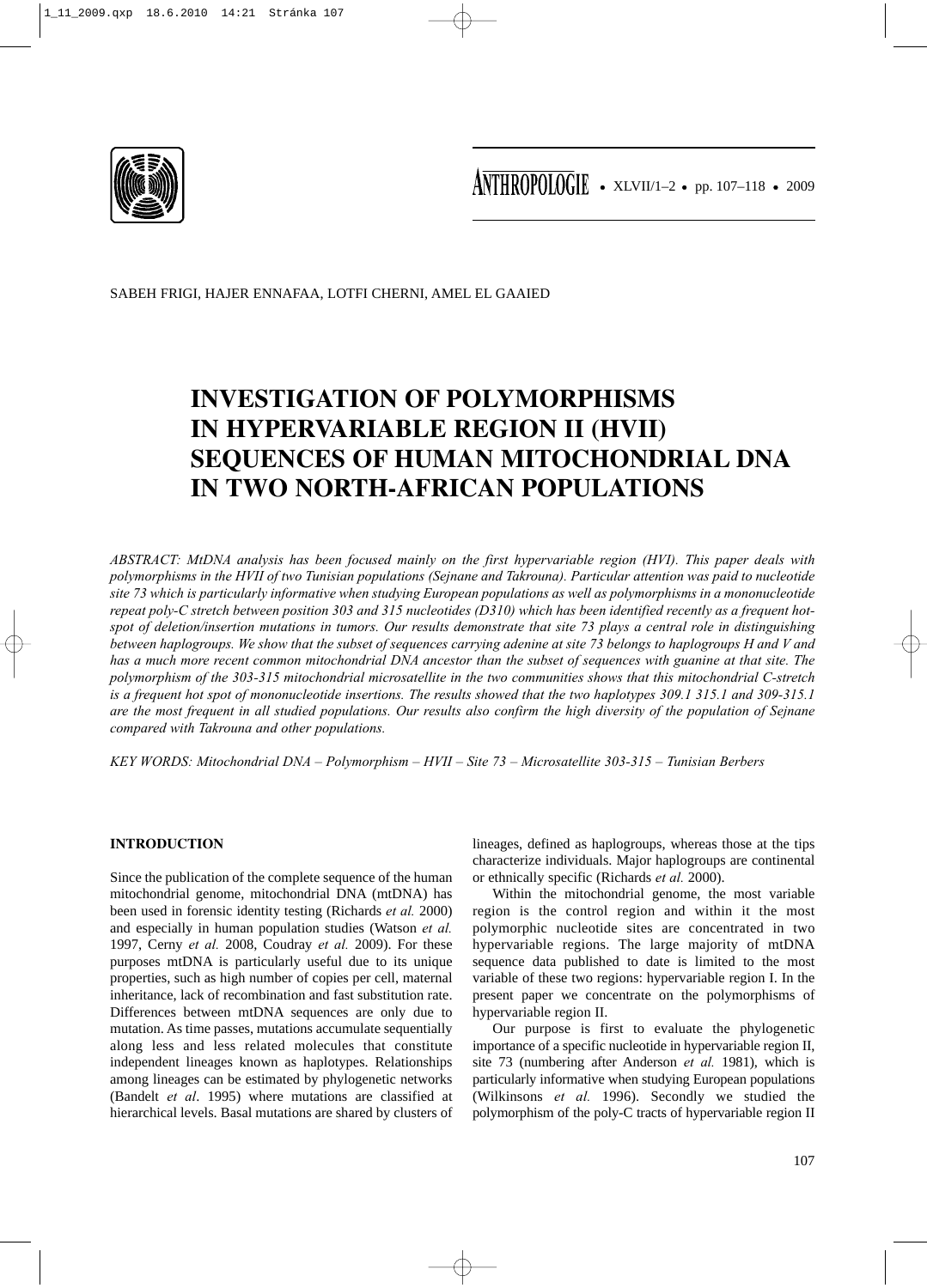(located between positions 303 and 315), which is known to have a high insertion/deletion rate, thus originating length heteroplasmy (Hauswirth, Clayton 1985). This type of heteroplasmy is represented by multiple populations of mtDNA of a poly-C stretches of various lengths (Lee *et al.* 2004). In fact, this mononucleotide repeat has been identified recently as a frequent hot-spot of deletion/insertion mutations in tumors (Sanchez-Cespedes *et al.* 2001). This homopolymeric C-stretch (CCCCCCCTCCCCC) is part of the conserved sequence block II located within the regulatory D-loop region and involved in the formation of a persistent RNA-DNA hybrid that leads to the initiation of mtDNA heavy-strand replication (Lee *et al.* 1998).

## **MATERIAL AND METHODS**

#### **Populations**

Takrouna is a small village close to the littoral town of Sousse that crowns the mountain Takrouna, at a height of approximately 230 m. It is surrounded by two other Berber villages: Zriba and Jeradou, with which it had historical and ancient relationships. It covers 320 hectares and has a population of 500 inhabitants according to the last census in 2007. Historical data demonstrate that the noun Takrouna is likely to be an evolution of the word "Takrount" which is a Berber word meaning "horn". Historical data also affirm a Moroccan origin for this population (Ghalia 1994). It is important to note that Takrouna has kept until now their Berber customs in addition to the acquired Muslim Arab culture.

Sejnane is a village located in the extreme North of Tunisia, in the mountains of Khroumiries. It borders Mateur to the South, the region of South Bizerte to the east, Nefza to the west, while it faces the Mediterranean Sea to the north. Today the village is divided into seven "Imadat": Hchachna, Ababsa, Maalia, Mcharga, Shabna, Amadan and Sidi Mechreg. It covers a total of 66,000 hectares and its population, according to the last census in 2007, reaches 47,000 inhabitants. This region was occupied since the prehistory as indicated by the Iberomaurusian site of Rechada Souda in Cap Serat. The considerable number (which exceeds one hundred) of the "Houanet", a sort of "rooms" hollowed in the rocks, gives evidence demonstrating the presence of Berbers, as the autochthons of this region.

These two populations ceased to use their Berber language; they became Arabic speakers, but retained their Berber customs.

A total of 80 autochthonous Berbers, 47 from Sejnane and 33 from Takrouna, were analysed. The study was approved by the local health authorities of Bizerte and Sousse for Sejnane and Takrouna respectively. The sampling was conducted in the hospital of each village under the supervision of a sanitary staff. It was preceded by a survey for every individual. The principles of confidentiality were strictly applied during the process of sampling. An informed consent was obtained from all individuals participating in



FIGURE 1. Map showing the localization of the two populations studied.

the study. In each village we sampled unrelated individuals with a level of Sejnanian or Takrounian autochthony up to three generations.

#### **MtDNA amplification and sequencing**

MtDNA was amplified using the primers L48 (5'–CTCACGGGAGCTCTCCATGC–3') and H408 (5'–CTGTTAAAAGTGCATACCGCCA–3'). The temperature profile was 95°C for 10 sec, 60°C for 30 sec and 72°C for 30 sec, for 35 cycles of amplification. The amplified samples were purified with Microspink S-300 HR columns (Amersham Biosciences), according to the manufacturer's specifications. The sequence reactions were carried out using the kit Big-Dye Terminator Cycle Sequencing Ready Reaction (AB Applied Biosystems), with one of the above primers, in both forward and reverse directions. A protocol based on MgCl2/ethanol precipitation was used for postsequence purification of samples, which were then run in an automatic sequencer ABI 3100. The nucleotide positions considered for the analysis were 73 to 340 for HVII.

#### **Phylogenetic analysis**

Molecular diversity indexes (H: sequence diversity is defined as the probability that two randomly chosen haplotypes are different in the sample;  $\pi$ : nucleotide diversity is the probability that two randomly chosen homologous nucleotide sites are different; MPD: average number of pairwise differences is the mean number of differences between all pairs of haplotypes in the sample;  $D<sub>I</sub>$ : Tajima's statistic test is based on the infinite-site model without recombination, appropriate for short DNA sequences, it compares two estimators of the mutation parameter theta) and mismatch distributions were obtained using the software ARLEQUIN program v 2.0 package (Schneider *et al.* 2000). Sequences were aligned manually.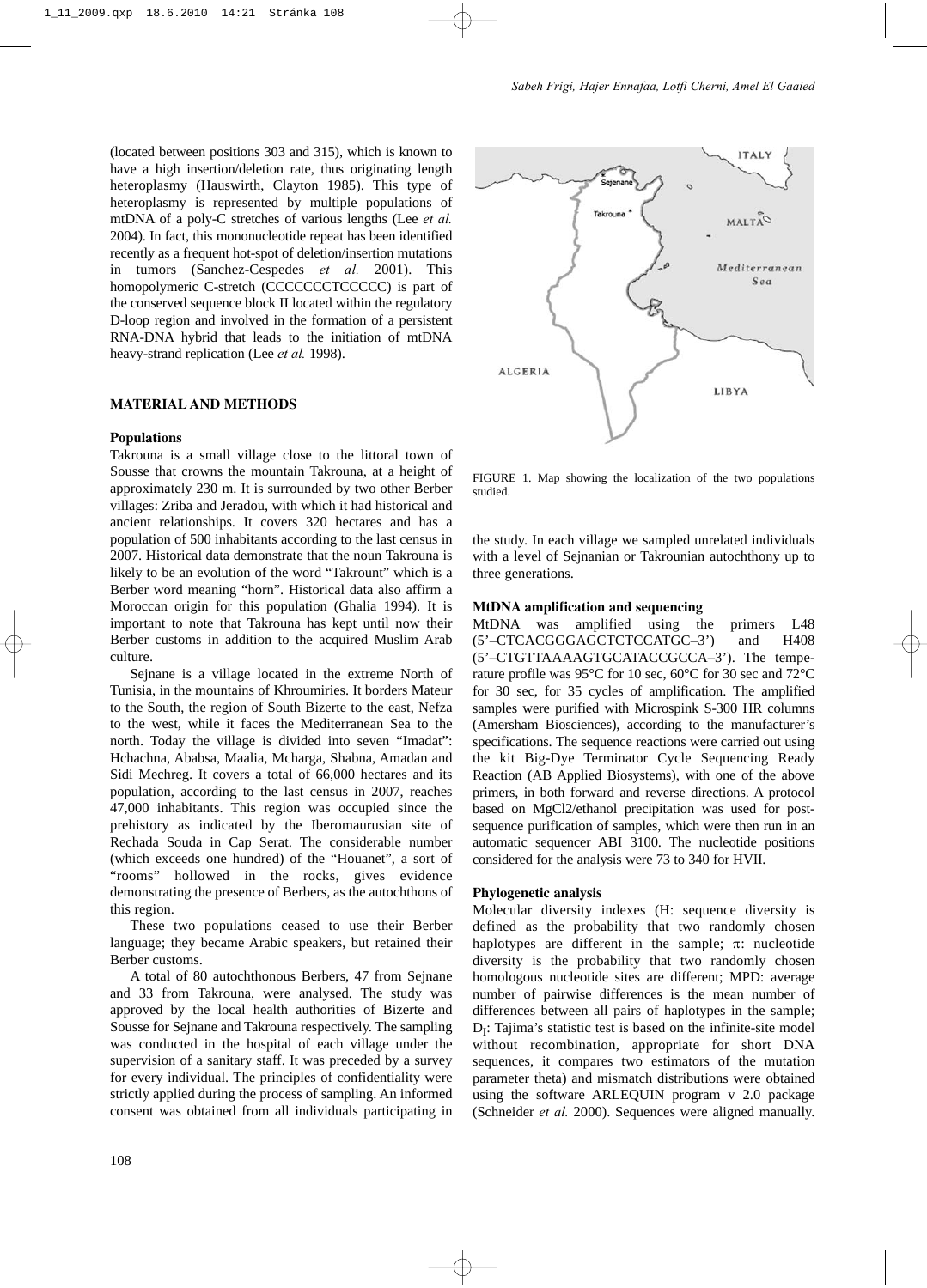Phylogenetic relationships were estimated using medianjoining networks version 4.5.1.6 (http: www.flux-usengineering.com).

## **RESULTS**

#### **HVRII diversity in Tunisia**

A total of 80 individuals from Tunisian population have shown 31 different HVII sequences (22 haplotypes in Sejnane and 9 in Takrouna) defined by 33 segregating nucleotide positions (*Table 1*). Diversity index values for the second hypervariable region show that Sejnane has a higher internal diversity than Takrouna. Compared with other populations, we note that Takrouna has the lowest sequence diversity (H=0.784).

It is widely accepted that the mismatch distribution retains valuable information about demographic episodes undergone during the history of a population (Pereira *et al.* 2000). The mismatch distribution in the two Tunisian populations for HVII shows ragged and multimodal distributions (*Figure 2*). This conclusion supports the idea that either these two Tunisian communities are ancient and stationary, or having diversified origins. Similar distributions are obtained for other African populations (Pereira *et al.* 2000, Salas *et al.* 2000). The fit to the Rogers and Harpending distribution allows the estimation of  $\tau$  (this parameter consists in  $\tau = \mu$ lt, where  $\mu$  is mutation rate per nucleotide, l is sequence length and t is time in generation after a population expansion). For Sejnane,  $HVII\tau_{II}=3.678$ , while for HVI, the value obtained was  $\tau_1 = 5.67$ . In Takrouna, the values were  $\tau_{II}$ =2.918 and  $\tau_{I}$ =4.146 respectively. If an

expansion is assumed, then the ratio  $\tau_{II}/\tau_I$ , together with the lengths of HVII and HVI can be used to derived  $\mu_{II}/\mu_I$ , which is 0.913 for Sejnane and 0.947 for Takrouna. The mean value is 0.93, a value close to that reported by Salas et al. 2000 (0.943 for Tuscan), excepting for Galicia, where the very high value found (1.845) is related to the low mean of nucleotide differences reported for HVI in that population (*Table 1*). It has been shown that mutation rate heterogeneity



FIGURE 2. Mismatch distribution in Sejnane and Takrouna based on HVII.

| TABLE 1. Results of the computation of several diversity indexes for the HVII region analyzed in several populations distributed in different |  |  |
|-----------------------------------------------------------------------------------------------------------------------------------------------|--|--|
| continents.                                                                                                                                   |  |  |

| <b>Populations</b> | $\mathbf n$ | K  | $S_{II}$ | $S_{II}/S_{I}$ | $\mathbf H$ | $\pi$  | <b>MPD</b> | $\text{MPD}_{\text{II}}/\text{MPD}_{\text{I}}$ | $D_{II}$  | $D_I$     | $\mu_{\rm II}$ , $\mu_{\rm I}$ |
|--------------------|-------------|----|----------|----------------|-------------|--------|------------|------------------------------------------------|-----------|-----------|--------------------------------|
| Sejnane**          | 47          | 22 | 21       | 0.42           | 0.934       | 0.012  | 3.38       | 0.55                                           | $-0.936$  | $-1.552$  | 0.913                          |
| Takrouna**         | 33          | 9  | 12       | 0.75           | 0.784       | 0.008  | 2.35       | 1.035                                          | $-0.653$  | $-1.411$  | 0.947                          |
| Galician           | 71          | 47 | 35       | 0.85           | 0.968       | 0.0143 | 3.8        | 1.678                                          | $-1.53$   | $-2.328*$ | 1.845                          |
| <b>British</b>     | 100         | 51 | 46       | 0.951          | 0.962       | 0.0146 | 3.87       | 1.203                                          | $-1.783*$ | $-2.121$  | 0.998                          |
| French             | 12          | 10 | 12       |                | 0.97        | 0.0138 | 3.65       | -                                              | ۰         |           | $\overline{\phantom{a}}$       |
| Tuscan             | 49          | 36 | 32       | 0.805          | 0.981       | 0.0157 | 4.16       | 1.143                                          | $-1.413$  | $-2.06*$  | 0.943                          |
| Bulgarian          | 30          | 24 | 19       | 0.710          | 0.984       | 0.0127 | 3.36       | 1.021                                          | $-1.039$  | $-1.878*$ | 1.152                          |
| Turkish            | 29          | 27 | 34       | 0.887          | 0.995       | 0.0187 | 4.96       | 1.041                                          | $-1.568$  | $-1.922*$ | 1.029                          |
| Biaka Pygmy        | 17          | 14 | 19       | 1.247          | 0.971       | 0.0283 | 7.5        | 1.28                                           | $-1.318$  | 1.219     | $\overline{\phantom{a}}$       |
| Mbuti Pygmy        | 20          | 13 | 17       | 1.073          | 0.942       | 0.0188 | 4.99       | 0.807                                          | $-0.158$  | 1.463     |                                |
| Kung               | 26          | 13 | 12       | 0.975          | 0.874       | 0.009  | 2.4        | 1.044                                          | $-0.794$  | $-1.038$  | $\qquad \qquad \blacksquare$   |

**n**: sample size; **K**: number of different sequences found; **S**: number of variable positions  $(S_I \t{at the HVI region and } S_{II} \t{at the HVI one)}$ ; **H**: sequence diversity; π: nucleotide diversity; **MPD**: average number of pairwise differences (MPDI at the HVI region and MPDII at the HVII); **D<sub>II</sub>**: Tajima's statistic for HVII; **D<sub>I</sub>**: Tajima's statistic for HVI; \*: P<0.05; \*\*: present study, the rest of data are from Salas *et al.* 2000.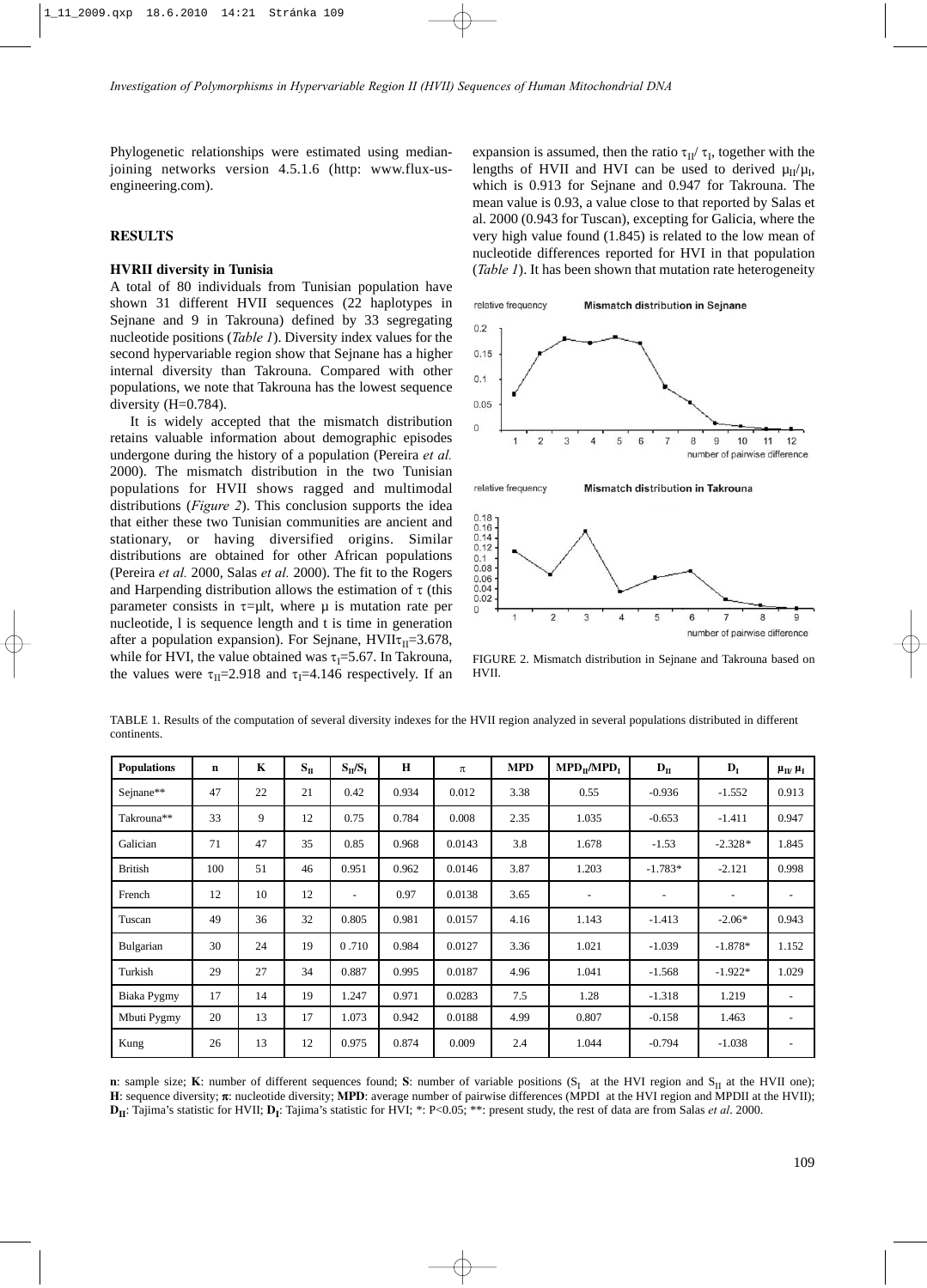may lead to an overestimate of τ (Meyer *et al*. 1999). Then, mutation rate heterogeneity does not affect the  $\tau_{II}/\tau_I$  ratio and, therefore, it seems that HVII mutates, on average, slightly faster than HVI (Salas *et al.* 2000).

## **Site 73**

The most variable nucleotide site in our data is site 73, where the bases adenine and guanine are respectively present in 14 np 73A and 33 np 73G individuals, in the community of Sejnane and in 24 and 9 individuals in the population of Takrouna. The fact that, viewed at a world level, most populations are fixed for guanine at site 73, makes it likely that guanine is the ancestral base and adenine is the mutated one (Wilkinson *et al.* 1996).

It is striking that the mtDNA sequences with A at site 73 are considerably less diverse than those with G at that site. Counting nucleotide differences in the full data set (considering together the two populations of Sejnane and Takrouna), two sequences carrying A at site 73 have on average 2 and at most 9 observed differences (*Figure 3*). The mean and maximum numbers of pairwise observed differences among the sequences with G at site 73 are much larger: 10 and 22, respectively (*Figure 3*). This indicates that the group of individuals with A at site 73 has a much more recent common mitochondrial DNA ancestor than the group of individuals with G at that site. This systematic difference between the A and G groups regarding pairwise sequence diversity also constitutes further evidence that the high variation at site 73 confirms that G is probably the ancestral nucleotide (Wilkinson *et al.* 1996).

We analyzed the phylogenetic structure of the Tunisian mitochondrial gene pool using a reduced median network relating in the first case to HVI sequences from the two populations studied. In the second case we incorporate for every population HVII site 73 in the network (*Figures 4* and *5*).

In the community of Takrouna we remark that when we incorporate site 73, the structure of the network is greatly clarified and the different haplogroups are seen much more distinctly.

In the community of Sejnane, the G to A substitution at site 73 splits group 1 from group 2. The group 1 sequences being characterized by an A at site 73 while group 2 carries



FIGURE 3. Histograms of the numbers of pairwise mtDNA sequence differences amongst the individuals carrying A and G at site 73.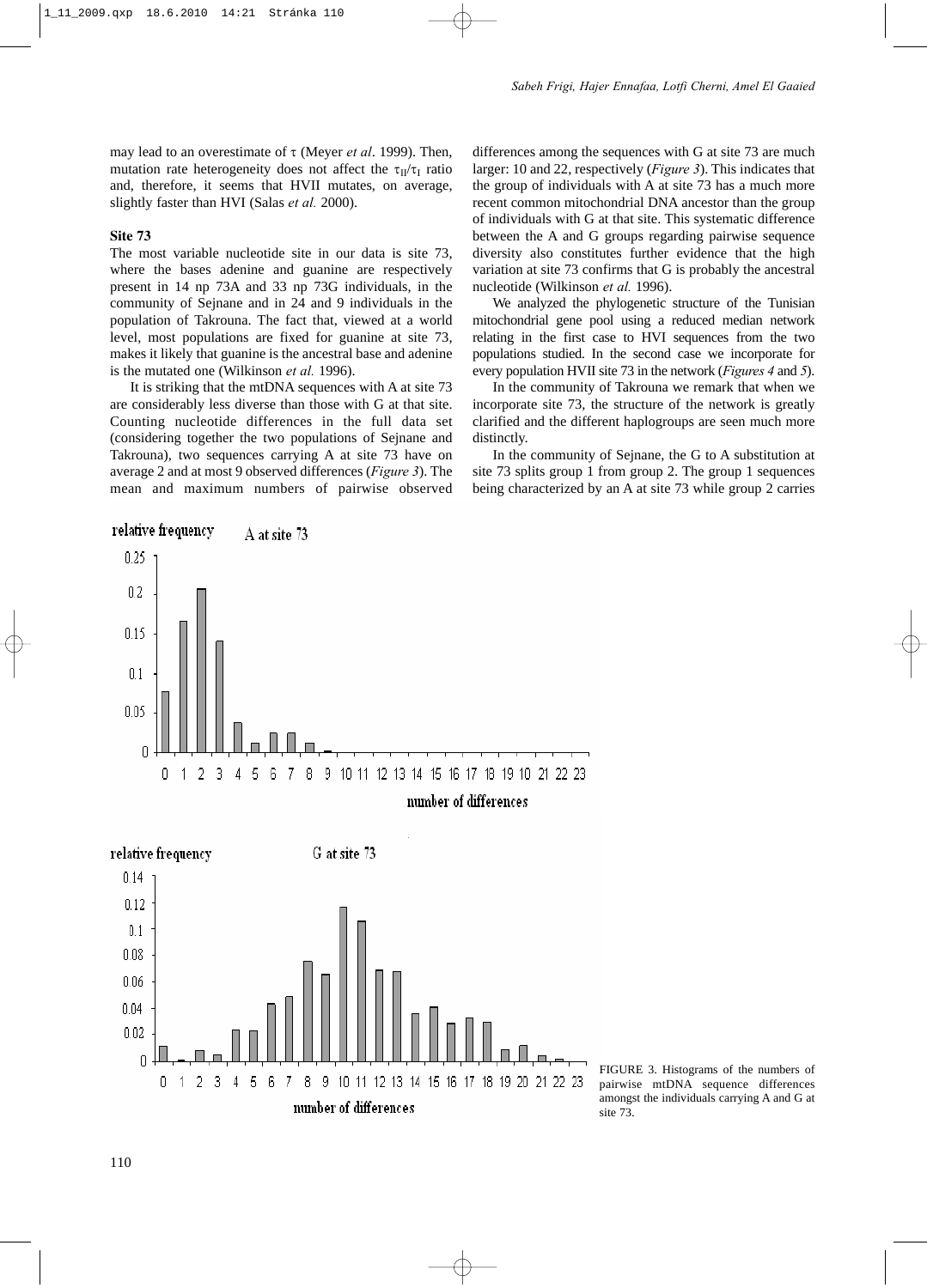a G at site 73. We note that group 1 contains haplogroups H and V. The central type in group 1 (indicated by an asterisk) is the reference sequence by Anderson *et al.* (1981). It is striking that the phylogeny of group 1 is clearly star-like, while that of group 2 is not (*Figure 5*). This provides strong evidence of a relatively recent, major population expansion which appears to have been confined to group 1 only.

Using a mutation rate for hypervariable region I of 1 in 21,000 years as in Richards *et al.* (1996), the minimum ages of sequences with A at site 73 in Sejnane (group 1) and in Takrouna are 28,000 years and 21,000 years respectively. These values are closer to these found by Wilkinson-Herbots *et al.* (1996), when studying European population. The value is 24,500 years, reflecting the population expansion following the last glacial maximum about 20,000 BP.

### **Microsatellite 303-315**

In the present study we have investigated the polymorphism of the mitochondrial microsatellite, situated between 303 and 315 nps in two Tunisian populations. Polymorphism at both populations was compared with published data: Portuguese (Pereira *et al.* 2000); Italians (Tagliabracci *et al.* 2001); French (Rousselet *et al.* 1998); British (Piercy *et al.* 1996); Spanish (Crespillo *et al.* 2000); Turkish (Calafell *et al.* 1996); Moroccan (Rando *et al.* 1998); Angolares, Forros and Tongas (Trovoada *et al.* 2003); Khwe and Kung (Chen *et al.* 2000). The obtained results (*Figure 6*) reveal that:

– Sejnane presents 4 haplotypes: haplotype 309-315.1 (51%); haplotype 309.1-315.1 (36%); haplotype associated with the Cambridge Reference Sequence (CRS) 309-315 (4%) and haplotype 309.2-315.1 (9%).





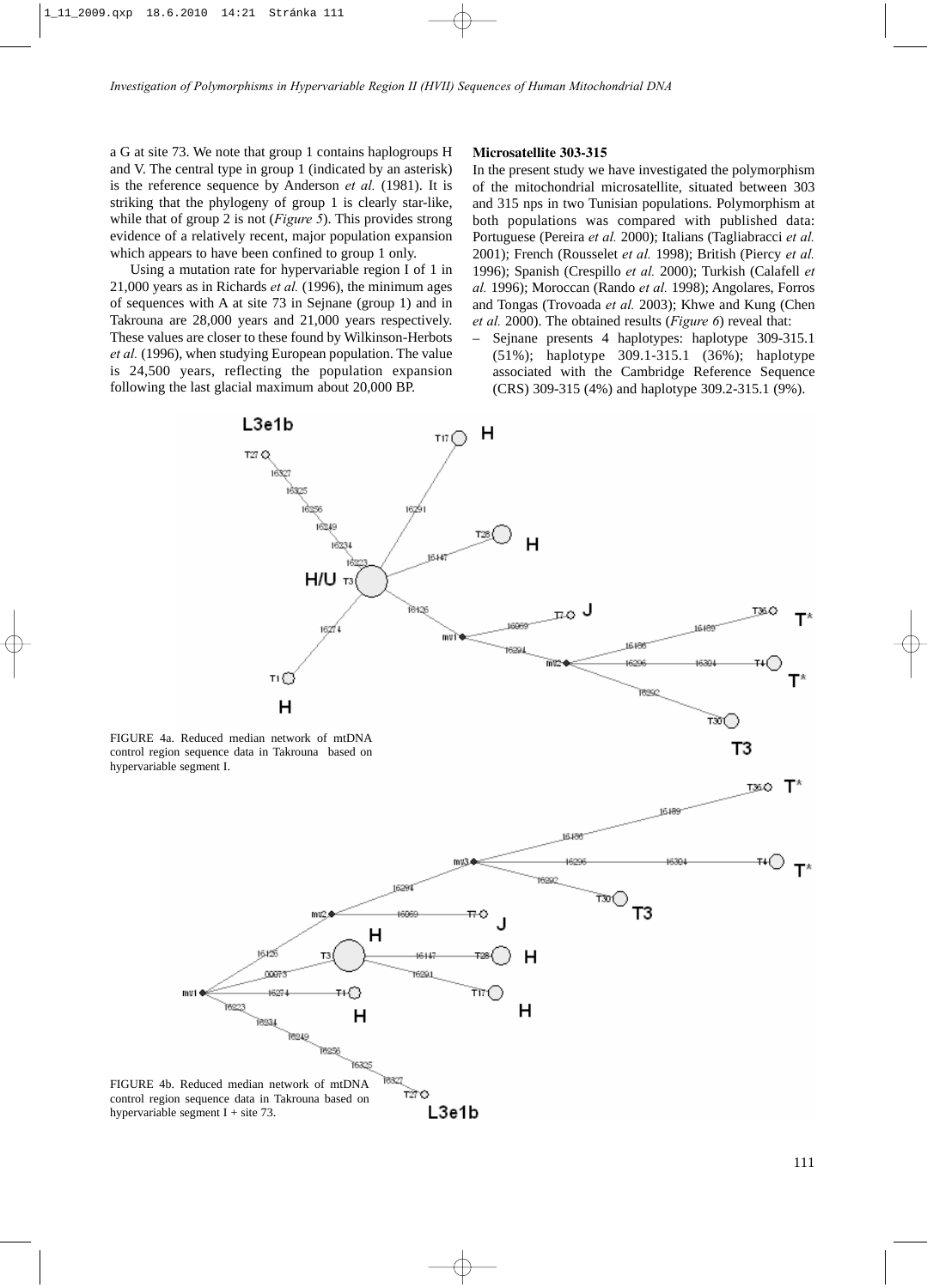

FIGURE 5a. Reduced median network of mtDNA control region sequence data in Sejnane based on hypervariable segment I.

- The community of Takrouna presents three haplotypes: haplotype 309-315.1 (46%); haplotype 309.1-315.1 (27%) and the haplotype 309.2-315.1 (27%).
- The two haplotypes 309.1-315.1 and 309-315.1 are the most frequent in all studied populations.
- The haplotype associated with the Cambridge Reference Sequence (CRS) is only detected in the Berbers from Sejnane, in the sub-Saharan populations of Khwe, Kung and Angolares, and is also detected in the British people.

In fact, we note that the two frequent haplotypes are associated with the majority of haplogroups studied (*Table 2*), despite their phylogenetic divergence. This result may be explained by the absence of linkage disequilibrium between the site of the microsatellite and the rest of the mtDNA molecule. It is also explained by the mutation rate and reversion of microsatellites. Nevertheless, knowing the fast rate of evolution of microsatellite markers, we look forward to a greater number of haplotypes than found. The relatively reduced number found in sub-Saharan populations, which exhibit phylogenetically old haplogroups, can be explained by the factor of selection in a functional context. The diversity of haplotypes in this microsatellite in Eurasian populations is associated with haplogroups H and V which are more recent.

#### **DISCUSSION**

In this work we assessed human genetic diversity by focusing on two Berber communities from North Tunisia with very different population size: the small village of Takrouna (500 inhabitants), and the village of Sejnane (47,000 inhabitants). We sampled 33 unrelated healthy individuals in Takrouna representing each family of the village. Increasing the number of individuals would have implied the selection of related individuals which would have erroneously increased the frequency of some haplotypes. For the population of Sejnane, we analyzed 47 unrelated individuals representing 1/1000 of the total number of inhabitants. The aim of this work was just to investigate polymorphisms of HVII in these two Tunisian Berber communities and to compare our results with others.

Our work is the first, at our knowledge, studying the polymorphisms in HVII and illustrating the phylogenetic importance of site 73 in North African populations. Our results show that site 73 is very informative when studying two North-African populations. The same results are obtained when studying European populations (Richards *et al.* 1996, Wilkinson *et al.* 1996). The topology of the network relating to a variety of European data on hypervariable region I is greatly refined when incorporating site 73. Wilkinson *et al.* (1996) suggested that the mtDNA lineages with A at site 73 could have their origin in a small glacial refuge population which expanded after the last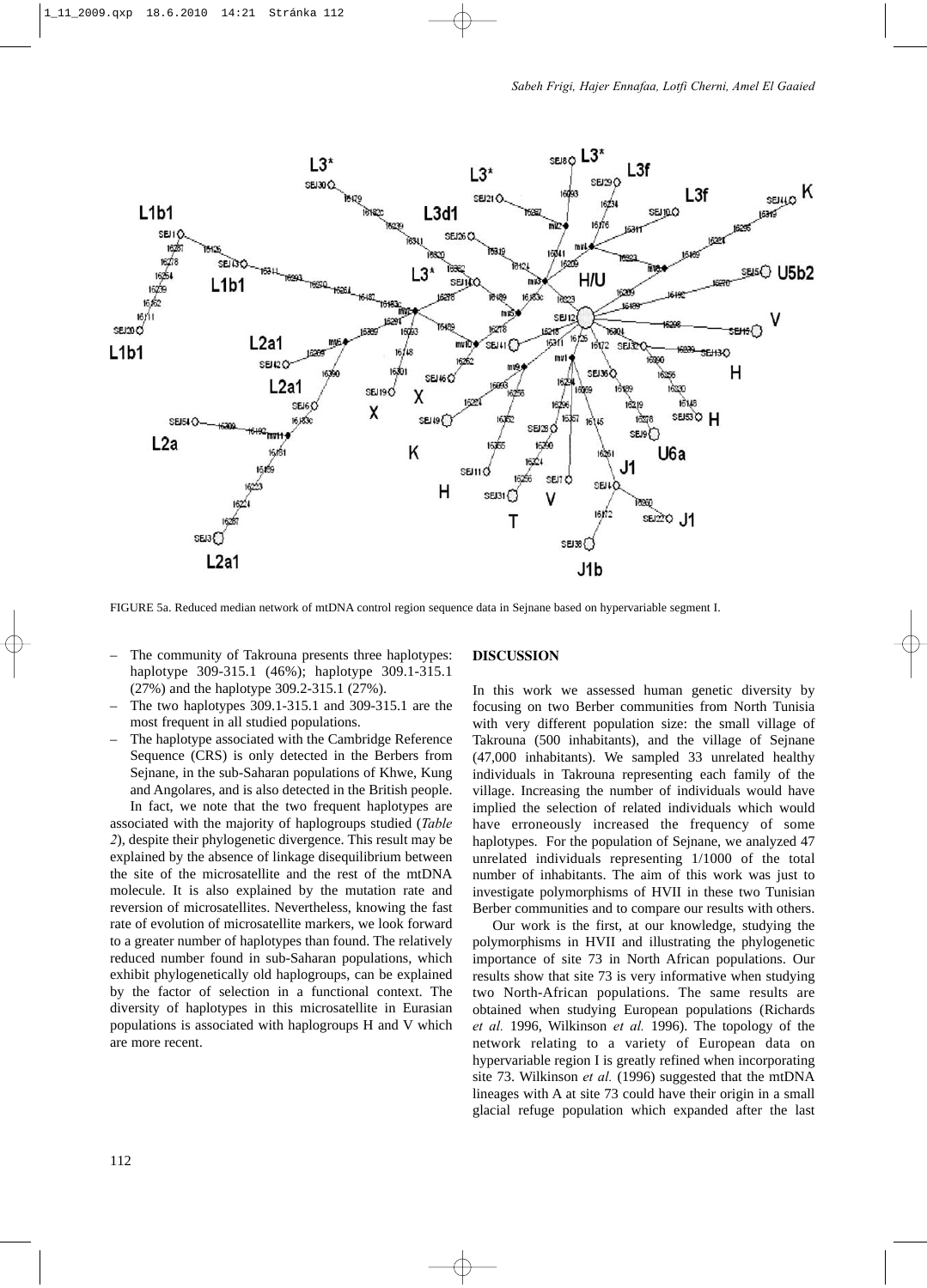

FIGURE 5b. Reduced median network of mtDNA control region sequence data in Sejnane based on hypervariable segment I + site 73.

glacial maximum around 20,000 BP. Compared to other studies (Richards *et al.* 1996, Wilkinson *et al.* 1996) we conclude that site 73 contains valuable information on the history of both North African and European populations.

Within the HVII, a region of microsatellite-like sequence can be found (position 303-315). These short tandem repeats, particularly a C-mononucleotide track interrupted by a single thymidine at position 310, have been shown to exhibit length polymorphism among individuals, as well as variation within an individual, which accompanies the process of aging and cancer (Michikawa *et al.* 1999, Liu *et* *al.* 2003). This microsatellite 303-315 is also involved in the formation of a persistent RNA-DNA hybrid that leads to the initiation of mtDNA heavy-strand replication.

As the polycytosine (poly-C) tracts of hypervariable region II require further analyses, we focused our research mainly on the study of polymorphism of the microsatellite 303-315. In our study, in haplogroup H we note the presence of 4 haplotype microsatellites (*Table 2*), whereby 309-315 is the shortest and 309.2-315.1 the longest. These two extreme haplotypes are present in haplogroups H and V. These data can be explained in two ways: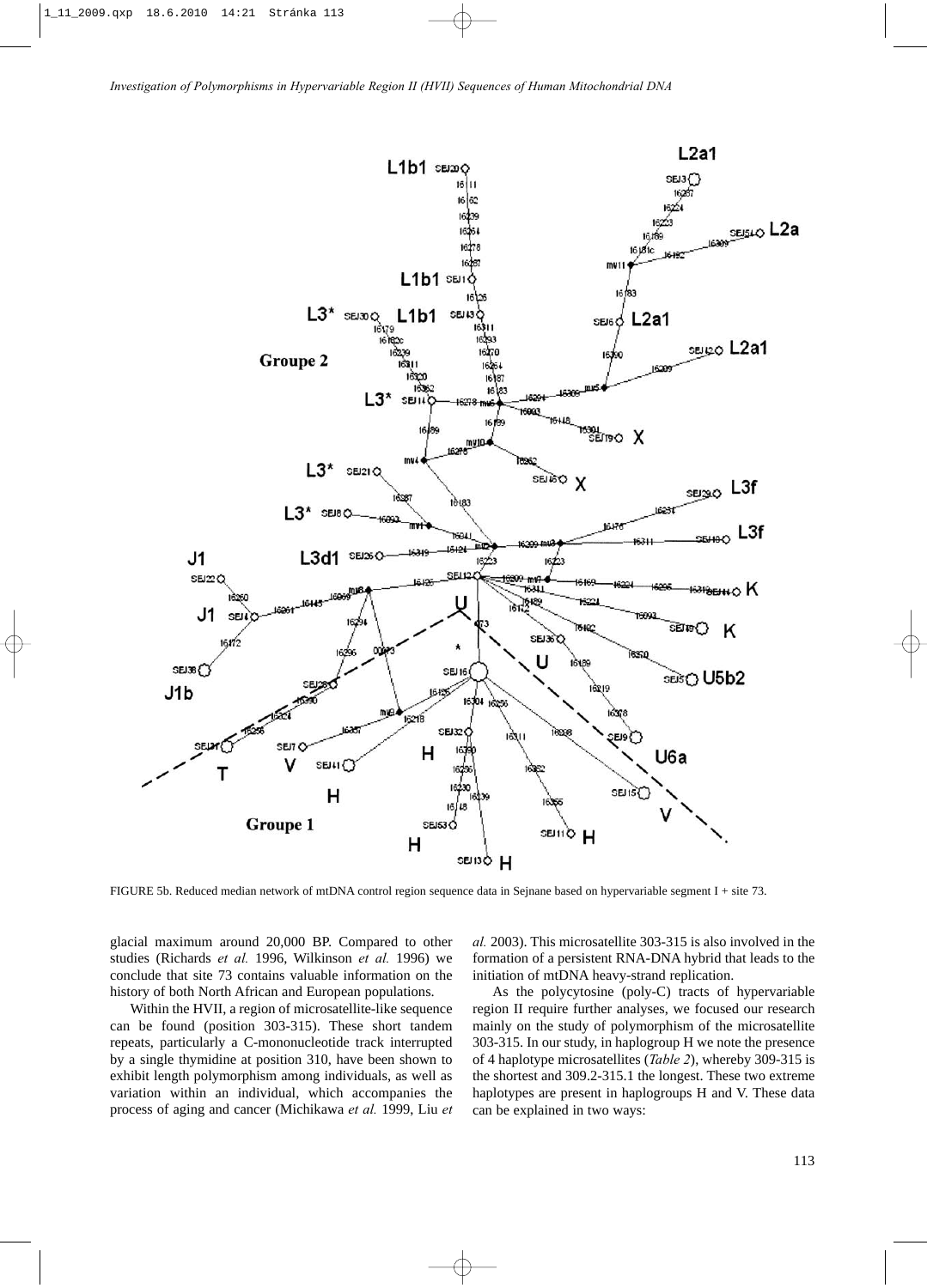

FIGURE 6. Distribution of 303-315 mitochondrial haplotypes in studied populations.

- Either the natural selection conducted against the extreme forms did not operate, on one hand because of the recent character of the two haplogroups and on the other hand due to the slowness of the processes.
- Or, the structure of the recent haplogroups H and V gives a sufficient stability to the mtDNA molecule permitting a great fluctuation of size in the microsatellite marker considered.

To distinguish between these two hypotheses, a deep analysis considering the fine characterisation of mtDNA H haplogroup will be done in these two Tunisian communities.

Our results show this mitochondrial microsatellite as a frequent hot spot of mononucleotide insertions. Our results also confirm the high diversity of the population of Sejnane because four haplotypes for the studied microsatellite are detected in this population at frequencies between 4% and 51% whereas the majority of the other populations exhibit 2 or 3 haplotypes.

We must note that Mambo *et al*. (2003) demonstrated recently that the D310 region is highly susceptible to mutations induced by exposure to the oxidant agent tert-butyl hydroperoxide. These findings may explain the high frequency of homoplasmic D310 somatic mutations in many tumor types.

In conclusion, the results of the present study demonstrate the valuable benefits of typing HVII and its use in human population study.

# **ACKNOWLEDGEMENTS**

We gratefully acknowledge blood donors whose availability made this study possible. This research was supported by the Tunisian Ministry of Research, Technology and Development of Competences.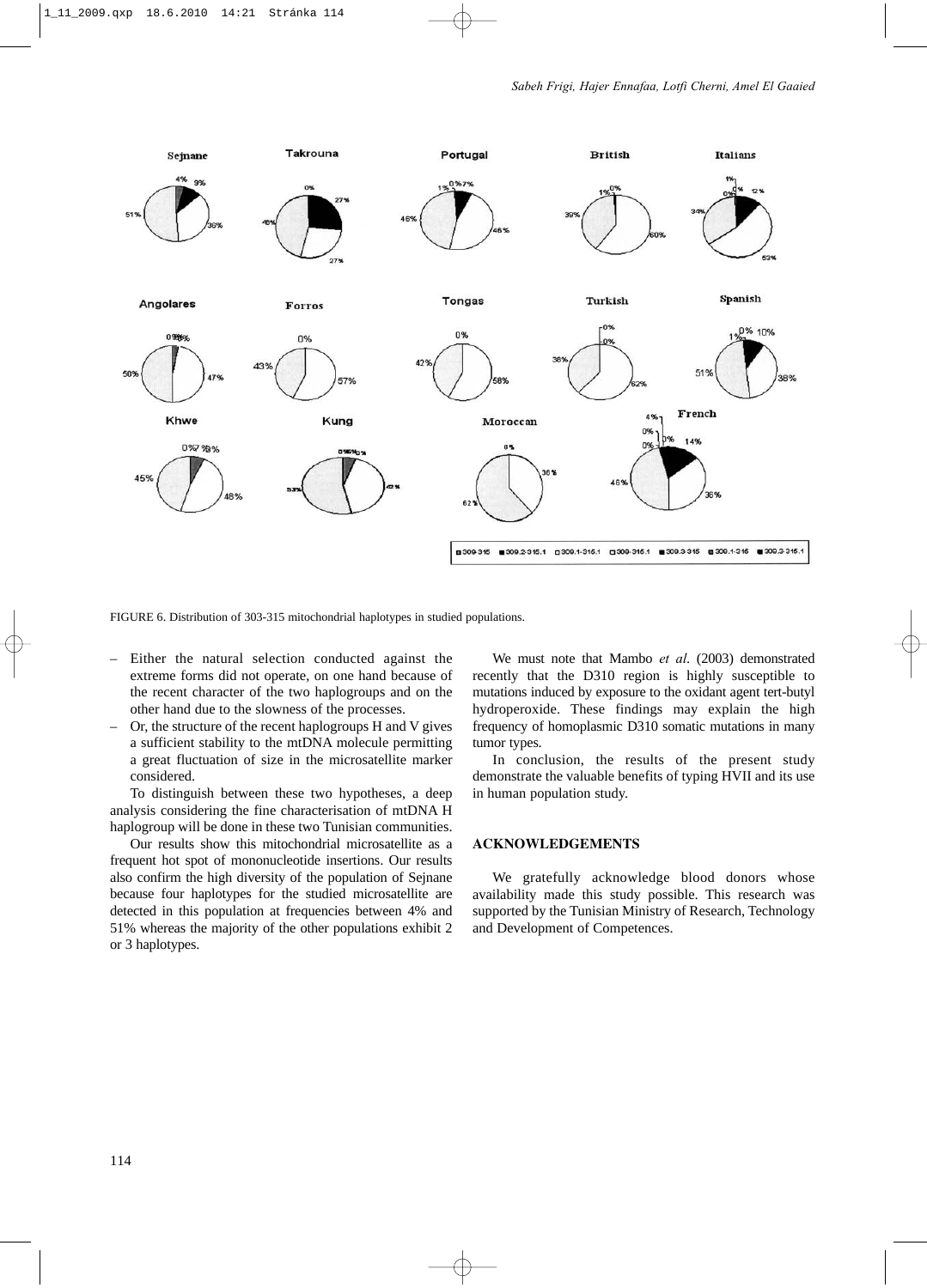TABLE 2. Association between haplogroups and the different haplotype microsatellites found in the two populations of Sejnane and Takrouna. In bold are the shortest (309-315) and the longest (309.2- 315.1) haplotypes.

| <b>Takrouna</b>                         | Sejnane                             |
|-----------------------------------------|-------------------------------------|
| 309-315.1<br>309.2-315.1<br>309.1-315.1 | 309-315<br>309-315.1<br>309.1-315.1 |
| 309.1-315.1<br>309-315.1                | 309-315.1                           |
| 309-315.1                               | 309.1-315.1<br>309-315.1            |
| 309.1-315.1                             |                                     |
|                                         | 309.1-315.1<br>309-315.1            |
|                                         | 309-315.1                           |
|                                         | 309.1-315.1<br>309-315.1            |
|                                         | 309-315.1<br>309.1-315.1            |
|                                         | 309-315.1                           |
|                                         | 309-315.1                           |
|                                         | 309-315<br>309.2-315.1              |
|                                         | 309-315.1                           |
|                                         | 309.1-315.1                         |
|                                         | 309-315.1                           |
|                                         | 309.1-315.1<br>309.2-315.1          |
|                                         |                                     |

\*: reference sequence by Anderson *et al*. (1981)

#### **REFERENCES**

ANDERSON S., BANKIER A. T., BARRELL B. G., DE BRUIJN M. H., COULSON A. R., DROUIN J., EPERON I. C., NIERLICH D. P., ROE B. A., SANGER F., SCHREIER P. H., SMITH A. J.,

STADEN R., YOUNG I. G., 1981: Sequence and organization of

the human mitochondrial genome. *Nature* 290: 457–465.

- BANDELT H. J., FORSTER P., SYKES B. C., RICHARDS M. B., 1995: Mitochondrial portraits of human populations using median networks. *Genetics* 141: 743–753.
- BROWN W. M., GEORGE M. Jr., WILSON A. C., 1979: Rapid evolution of animal mitochondrial DNA. *Proc. Natl. Acad. Sci. U.S.A.* 76: 1967–1971.

CALAFELL F., UNDERHILL P., TOLUN A., ANGELICHENA

D., KALAY-DJIEVA L., 1996: From Asia to Europe: mitochondrial DNA sequence variability in Bulgarians and Turks. *Annals of Human Genetics* 60: 35–49.

CERNY V., CONNIE J. M., JAKUB R., MARTINA Z.,

CHRISTOPHER M. E., MARTIN H., LUISA P., 2008: Regional differences in the distribution of the sub-Saharan, West Eurasian, and South Asian mtDNA lineages in Yemen. *Am. J. Phys. Anthropol*. 136, 2: 128–137.

CHEN Y. S., OLCKERS A., SCHURR T. G., KOGELNIK A. M.,

HUOPONEN K., WALLACE D. C., 2000: MtDNA variation in the South African Kung and Khwe and their genetic relationship to other African populations. *Am. J. Hum. Genet.* 66: 1362–1383.

COUDRAY C., OLIVIERI A., ACHILLI A., PALA M.,

- MELHAOUI M., CHERKAOUI M., EL-CHANNOUFI F.,
- KOSSMANN M., TORRONI A., DUGOUJON M., 2009: The complex and diversified mitochondrial gene pool of Berber populations. *Annals of Human Genetics* 73, 2: 196–214.
- CRESPILLO M., LUQUE J. A., PAREDES M., FERNANDEZ R.,
- RAMIREZ E., VALVERDE J. L., 2000: Mitochondrial DNA sequences for 118 individuals from northeastern Spain. *International J. of Legal Medicine* 114, 1-2: 130–132.
- CROTEAU D. L., BOHR V. A., 1997: Repair of oxidative damage to nuclear and mitochondrial DNA in mammalian cells. *J. of Biological Chemistry* 272: 25409–25412.
- HAUSWIRTH W. W., CLAYTON D. A., 1985: Length heterogeneity of a conserved displacement loop sequence in human mitochondrial DNA. *Nucleic Acids Research* 13: 8093–8104.
- LEE H. Y., CHUNG U., YOO J. E., PARK M. J., SHIN K. J., 2004: Quantitative and qualitative profiling of mitochondrial DNA length heteroplasmy. *Electrophoresis* 25: 28–34.
- LEE D. Y., CLAYTON D. A., 1998: Initiation of mitochondrial DNA replication by transcription and R-loop processing. *J. of Biological Chemistry* 273: 30614–30621.
- LIU V. W., YANG H. J., WANG Y., TSANG P. C., CHEUNG A. N.,
- CHIU P. M., NG T. Y., WONG L. C., NAGLEY P., NGAN H. Y.,
- 2003: High frequency of mitochondrial genome instability in human endometrial carcinomas. *British J. of Cancer* 89: 697–701.

MAMBO E., GAO X., COHEN Y., GUO Z., TALALAY P.,

- SIDRANSKY D., 2003: Electrophile and oxidant damage of mitochondrial DNA leading to rapid evolution of homoplasmic mutations. *Proc. Natl. Acad. Sci. U.S.A.* 100: 1838–1843.
- MEYER S., WEISS G., HAESELER A. V., 1999: Pattern of nucleotide substitution and rate heterogeneity in the hypervariable regions I et II of human mtDNA. *Genetics* 152: 1103–1110.
- MICHIKAWA Y., MAZZUCCHELLI F., BRESOLIN N.,
- SCARLATO G., ATTARDI G., 1999: Aging-dependent large accumulation of point mutations in the human mtDNA control region for replication. *Science* 286: 774–779.
- PEREIRA L., PRATA M. J., AMORIM A., 2000: Diversity of mtDNA lineage in Portugal: not a genetic edge of European variation. *Annals of Human Genetics* 64: 491–506.
- PIERCY R., SULLIVAN K. M., BENSON N. B., GILL P., 1996: The application of mitochondrial DNA typing to the study of white Caucasian genetic identification. *International J. of Legal Medicine* 106: 85–90.
- RANDO J. C., PINTO F., GONZALEZ A. M., HERNANDEZ M.,
- LARRUGA J. M., CABRERA V. M. BANDELT H. J., 1998: Mitochondrial DNA analysis of northwest African populations reveals genetic exchanges with European, neareastern, and sub-Saharan populations. *Annals of Human Genetics* 62: 531–550.
- RICHARDS M. B., MACAULAY V., HICKEY E., VEGA E.,
- SYKES B., GUIDA V., RENGO C. et al., 2000: Tracing European founder lineages in the Near Eastern mitochondrial gene pool. *Am. J. Hum. Genet.* 67: 1251–1276.

RICHARDS M. B., CORTE REAL H., FORSTER P.,

MACAULAY V., WILKINSON-HERBOTS H. M., DEMAINE A.,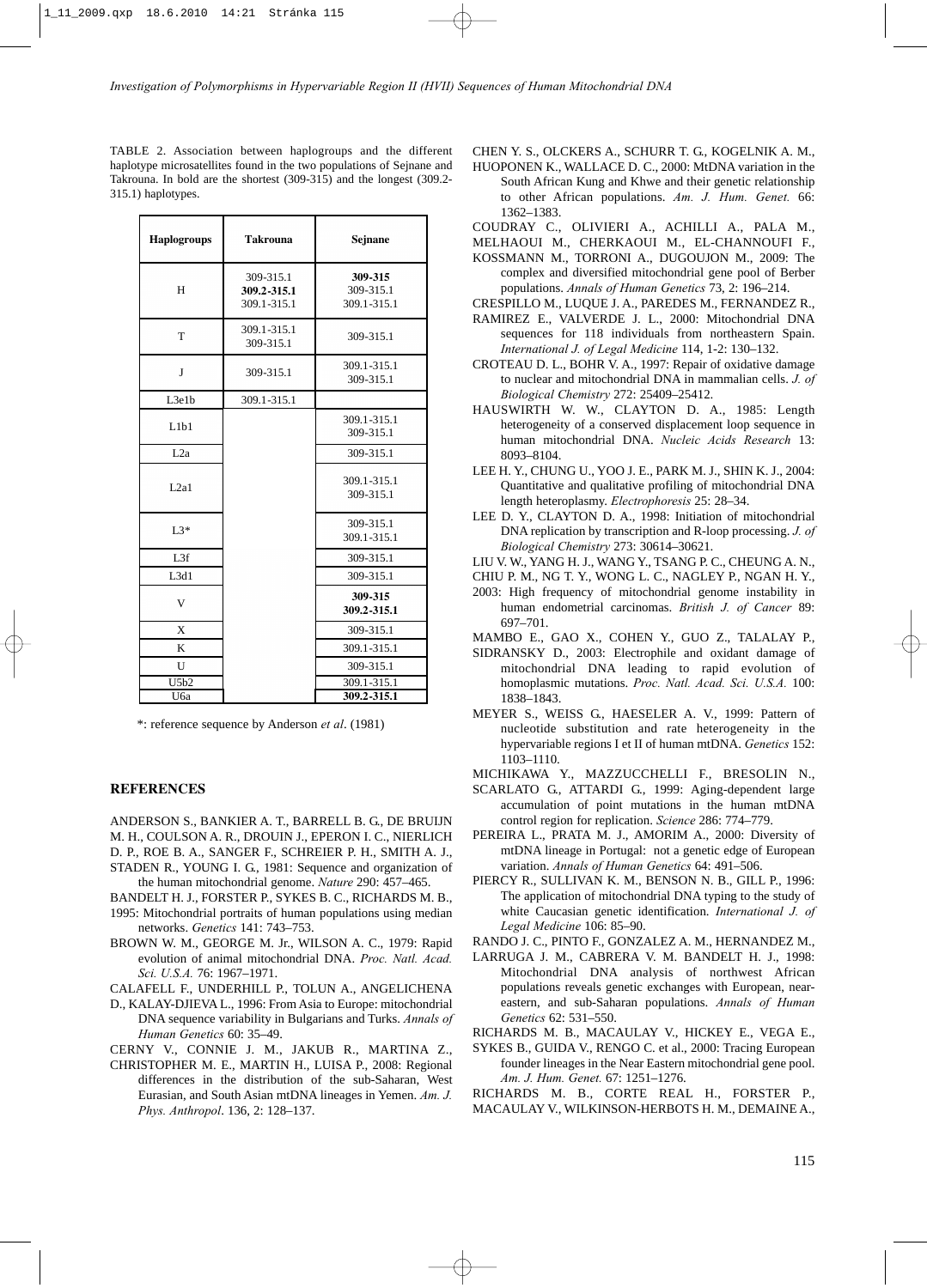- PAPIHA S., HEDGES R., BANDELT H. J., SYKES B., 1996: Paleolithic and Neolithic lineage in the European mitochondrial gene pool. *Am. J. Hum. Genet*. 59: 185–203.
- ROUSSELET F., MANGIN P., 1998: Mitochondrial DNA polymorphisms: a study of 50 French Caucasian individuals and application to forensic casework*. International J. of Legal Medicine* 111, 6: 292–308.
- SALAS A., LAREU V., CALAFELL F., BERTRANPETIT J.,
- CARRACEDO A., 2000: MtDNA hypervariable region II (HVII) sequences in human evolution studies. *European J. of Human Genetics* 8: 964–974.
- SANCHEZ-CESPEDES M., PARRELLA P., NOMOTO S.,
- COHEN D., XIAO Y., ESTELLER M., JERONIMO C., JORDAN
- R. C., NICOL T., KOCH W. M., SCHOENBERG M.,
- MAZZARELLI P., FAZIO V. M., SIDRANSKY D., 2001: Identification of a mononucleotide repeat as a major target for mitochondrial DNA alterations in human tumors. *Cancer Research* 61: 7015–7019.
- TAGLIABRACCI A., TURCHI C., BUSCEMI L., SASSAROLI
- C., 2001: Polymorphism of the mitochondrial DNA control region in Italians. *International J. of Legal Medicine* 114, 4-5: 224–228.
- TROVOADA M. J., PEREIRA L., GUSMAO L., ABADE A.,
- AMORIM A., PRATA M. J., 2003: Pattern of mtDNA variation in three populations from Sao Tomé e Principe. *Annals of Human Genetics* 68: 40–54.
- WATSON E., FORSTER P., RICHARDS M., BANDELT H. J., 1997: Mitochondrial footprints of human expansions in Africa. *Am. J. Hum. Genet*. 61: 691–704.

WILKINSON-HERBOTS H. M., RICHARDS M. B., FORSTER P., SYKES B. C., 1996: Site 73 in hypervariable region II of the human mitochondrial genome and the origin of European populations. *Annals of Human Genetics* 60: 499–508.

WILSON M.R., STONEKING M., HOLLAND M. M., DI ZINNO J. A., BUDOWLE B., 1993: Guidelines for the use of mitochondrial DNA sequencing in forensic science. *Crime*

*Laboratory Digest* 20: 68–77.

Sabeh Frigi Hajer Ennafaa Lotfi Cherni Amel El Gaaied Laboratory of Molecular genetics, Immunology and Human Pathology Faculty of Sciences of Tunis University El Manar 1060 Tunis, Tunisia E-mail: sabehfrigi@yahoo.fr ennafaahajer@yahoo.fr c\_l22@yahoo.fr

a\_benammarelgaaied@yahoo.fr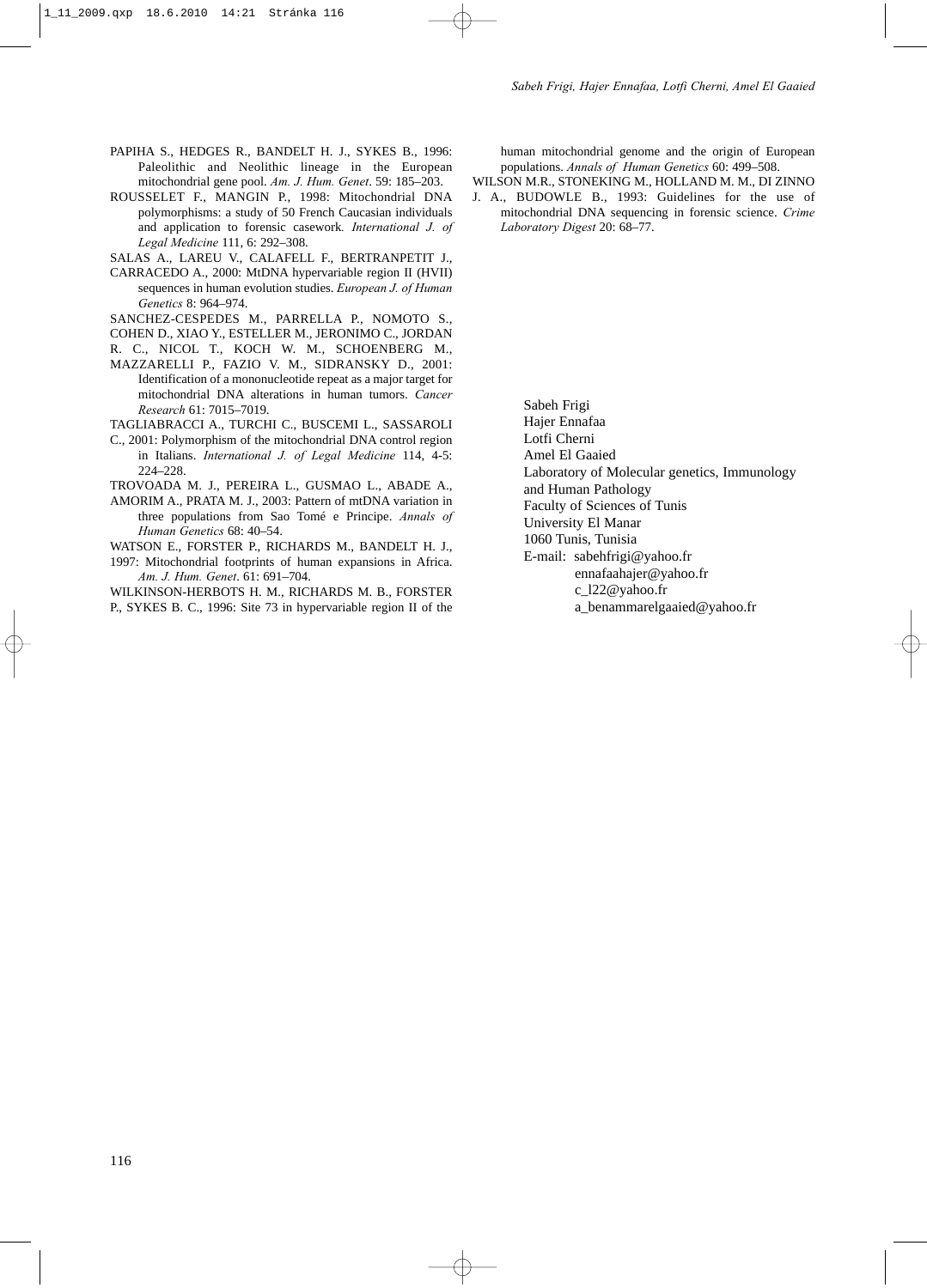| No. of<br>haplotype | $N=47(100\%)$ | <b>Characteristic mutations in HVI</b>       | <b>Characteristic mutations in HVII</b>                  | <b>Haplogroups</b> |
|---------------------|---------------|----------------------------------------------|----------------------------------------------------------|--------------------|
| $\mathbf{1}$        | 1(2.2)        | 126 187 189 223 264 270 278 293 311          | 073 152 182 185G/T 189 195 247 263<br>309.1 315.1 357    | L1b1               |
| 2                   | 1(2.2)        | 111 126 162 187 189 223 239 270              | 073 146 152                                              |                    |
|                     | 1(2.2)        | 278 293 311                                  | 182 185G/T 189 247 263 315.1 357                         | L1b1               |
| 3                   |               | 187 189 223 264 270 278 293 311              | 073 152 182 185G/T 195 247 263 315.1<br>357              | L1b1               |
| $\overline{4}$      | 1(2.2)        | 189 192 223 278 294 390                      | 073 143 146 152 195 263 315.1                            | L2a                |
| 5                   | 2(4.2)        | 181 223 278 287 294 309 390                  | 073 143 146 152 195 263 309.1 315.1                      | L2a1               |
| 6                   | 1(2.2)        | 183A/C 189 223 278 294 309 390               | 073 146 152 195 198 263 315.1                            | L2a1               |
| $\tau$              | 1(2.2)        | 183A/C 189 209 223 278 294 309               | 073 143 146 152 195 263 309.1 315.1                      | L2a1               |
| 8                   | 1(2.2)        | 041 093 223                                  | 073 150 263 315.1                                        | $L3*$              |
| 9                   | 1(2.2)        | 183A/C 189 223                               | 073 146 153 263 309.1 315.1                              | $L3*$              |
| 10                  | 1(2.2)        | 041 223 278                                  | 073 150 263 315.1                                        | $L3*$              |
| 11                  | 1(2.2)        | 179 182A/C 183A/C 189 223 239 311<br>320 362 | 073 150 199 204 263 309.1 315.1                          | $L3*$              |
| 12                  | 1(2.2)        | 209 223 311                                  | 073 189 200 263 315.1                                    | L3f                |
| 13                  | 1(2.2)        | 176 209 223 234                              | 073 189 263 315.1 318                                    | L3f                |
| 14                  | 1(2.2)        | 124 223 319                                  | 073 146 152 195 263 315.1                                | L3d1               |
| 15                  | 1(2.2)        | 256 311 352 355                              | 146 263 310del                                           | H                  |
| 16                  | 1(2.2)        | 239 304                                      | 263 315.1                                                | H                  |
| 17                  | 1(2.2)        | 304                                          | 263 315.1                                                | H                  |
| 18                  | 1(2.2)        | 148 230 256 304 390                          | 150 207 263 309.1 315.1                                  | H                  |
| 19                  | 2(4.2)        | 218                                          | 263 309.1 315.1                                          | H                  |
| 20                  | 1(2.2)        | <b>CRS</b>                                   | 195 263 309.1 315.1                                      | H                  |
| 21                  | 2(4.2)        | <b>CRS</b>                                   | 263 309.1 315.1                                          | H                  |
| 22                  | 2(4.2)        | <b>CRS</b>                                   | 263 315.1                                                | H                  |
| 23                  | 1(2.2)        | 069 126 145 261                              | 073 152 295 309.1 315.1                                  | J1                 |
| 24                  | 1(2.2)        | 069 126 145 260 261                          | 073 152 263 295 315.1                                    | J1                 |
| 25                  | 2(4.2)        | 069 126 145 172 261                          | 073 242 263 295 315.1                                    | J1b                |
| 26                  | 1(2.2)        |                                              |                                                          |                    |
| 27                  | 2(4.2)        | 126 357                                      | 072 263 310del                                           | V                  |
| 28                  | 1(2.2)        | 298<br>093 148 183A/C 189 223 278 301        | 072 195 263 309.2 315.1<br>073 153 195 225 226 263 315.1 | V<br>X             |
| 29                  | 1(2.2)        | 183A/C 189 223 262 278                       | 073 153 195 225 263 315.1                                | X                  |
| 30                  | 1(2.2)        | 169 209 224 295 319                          | 073 152 263 309.1 315.1                                  | K                  |
| 31                  | 2(4.2)        | 093 224 311                                  | 073 150 199 204 263 309.1 315.1                          | K                  |
| 32                  | 1(2.2)        | 126 294 296                                  | 073 263 315.1                                            | T                  |
| 33                  | 2(4.2)        | 126 256 294 296 324 390                      | 073 263 315.1                                            | T                  |
| 34                  | 1(2.2)        | CRS                                          | 073 263 315.1                                            | U                  |
| 35                  | 1(2.2)        | 172                                          | 073 263 315.1                                            | U                  |
| 36                  | 2(4.2)        | 189 192 270                                  | 073 150 263 309.1 315.1                                  | U5b2               |
| 37                  | 2(4.2)        | 172 189 219 278                              | 073 189 263 309.2 315.1                                  | U6a                |

\*: reference sequence by Anderson *et al*. (1981)